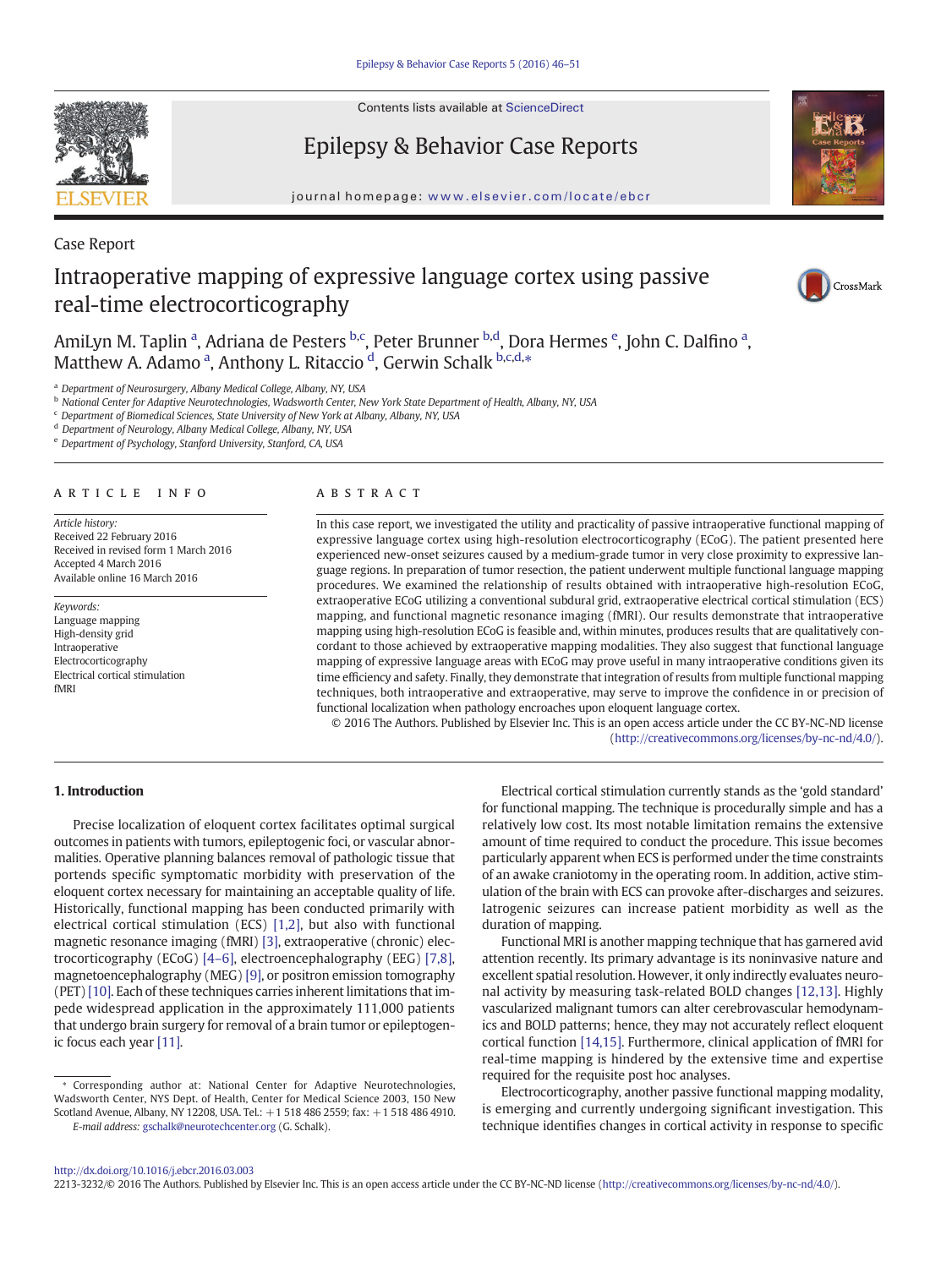language, motor, or cognitive tasks. Recording these changes in cortical activity does not require application of electrical impulses to induce an effect, thereby eliminating the risk of seizures. Electrocorticography changes in the broadband gamma range  $(>60$  Hz) are of particular relevance in this context of functional mapping [\[16\]](#page-5-0). They represent the average firing rate of neurons directly underneath the electrodes [17-[19\]](#page-5-0) and are highly task-specific [\[20\]](#page-5-0). They have also been shown to correlate well with the blood oxygen-level dependent (BOLD) response detected by fMRI [\[21\].](#page-5-0) Recent advances in neural signal acquisition [\[22,23\]](#page-5-0) and processing [\[24\]](#page-5-0) have provided the methodological basis for mapping of cortical activity in real time [\[25\].](#page-5-0) Despite these advances, ECoG-based mapping predominantly occurs in the epilepsy monitoring unit, remaining as an extraoperative endeavor. With few exceptions [\[26,27\]](#page-5-0), the practicality and potential value of ECoG-based mapping in the operating room remains largely unexplored, particularly with investigation using high-resolution recordings. In this case report, we test the feasibility of intraoperative mapping using real-time ECoG.

In summary, accurate and practical functional mapping in the operating room still faces challenges in contemporary practice. Mapping based on ECoG promises rapidity, a high spatial specificity, and no increased morbidity. Combining data obtained from ECS, ECoG, and fMRI can provide complementary information that may be useful for surgical planning of complex cases. In the present case, we mapped expressive language function with ECoG using a high-density grid during an awake craniotomy. We confirmed the location of frontal language areas extraoperatively using fMRI, standard ECS mapping, and ECoG mapping. We integrated and visualized the results, producing highly detailed functional maps. These composite results suggested qualitative concordance of eloquent expressive language cortex across the different mapping modalities.

#### 2. Case report

### 2.1. Initial presentation

The patient was a 33-year-old male who presented after a motor vehicle accident while experiencing a first time seizure. The patient had a computerized tomography (CT) scan as part of his initial evaluation that suggested a hypodensity in the left frontal lobe. Magnetic resonance (MR) imaging revealed a nonenhancing left frontal mass (Fig. 1, left), and MR spectroscopy characteristics supported a low-to-medium grade tumor. Given the anatomic location of the tumor's proximity to presumed Broca's area, the patient underwent fMRI and diffusion tensor

imaging (DTI). The fMRI confirmed the close relationship of the tumor to Broca's area (within 3–5 mm) with verb generation and object naming tasks ( $p < 0.05$ , family-wise error correction) (Fig. 1, right).

The patient did not have any further seizures after the initiation of levetiracetam, and he remained neurologically intact without any focal deficits or aphasia. To comprehensively evaluate expressive language cortex for an optimal postoperative outcome, the patient elected to pursue a two-staged brain mapping procedure with the use of subdural grids and ECS. Prior to surgery, the patient had neuropsychological testing for baseline evaluation using the Wechsler Adult Intelligence Scale WAIS-IV [\[28\]](#page-5-0). The patient gave informed consent for a protocol that was reviewed and approved by the institutional review board of Albany Medical College as well as the US Army Medical Research and Materiel Command.

### 2.2. Stage 1 operation

The patient underwent implantation of an  $8 \times 8$  cm silicon subdural grid embedded with 64 platinum iridium electrodes of 4 mm diameter (2.3 mm exposed) and interelectrode distance of 1 cm [PMT, Chanhassen, MN] ([Fig. 2,](#page-2-0) panels A and B). Contacts 1, 2, and 9 were removed for better contour along the cortical surface. Contact 57 was located most anteriorly, contact 64 most superiorly, and contact 8 most posteriorly ([Fig. 3\)](#page-2-0). A four-contact electrode strip was placed on the skull to provide a ground for the clinical monitoring system. The patient tolerated the first stage well and was connected to a Nihon-Kohden Neurofax video-EEG monitoring system [Tokyo, Japan] that continuously recorded ECoG signals as well as accompanying clinical behavior. To ensure integrity of clinical data collection, passive splitter connectors simultaneously provided ECoG signals to eight optically isolated and synchronized 16-channel g.USBamp amplifier/digitizer units (g.tec, Graz, Austria) with signal sampling at 1200 Hz. Clinical review of ECoG signals identified frequent left frontal spikes and spike and wave discharges at contact 23.

# 2.3. Clinical mapping

On postoperative day 2, the patient underwent extraoperative functional cortical mapping in the epilepsy monitoring unit (EMU) with ECoG and ECS procedures. For ECoG mapping, the broadband gamma signal at each contact location was measured and compared between rest and task epochs to establish the statistical difference across these tasks (see [\[29\]](#page-5-0) for detailed methodology). The patient first rested



Fig. 1. (Left) Preoperative axial T2-weighted FLAIR MR image on 1.5 T magnet demonstrating a tumor in the anterior left frontal lobe. (Right) Preoperative fMRI on 3 T magnet indicating proximity of tumor to Broca's area, within 3–5 mm on postprocessed images.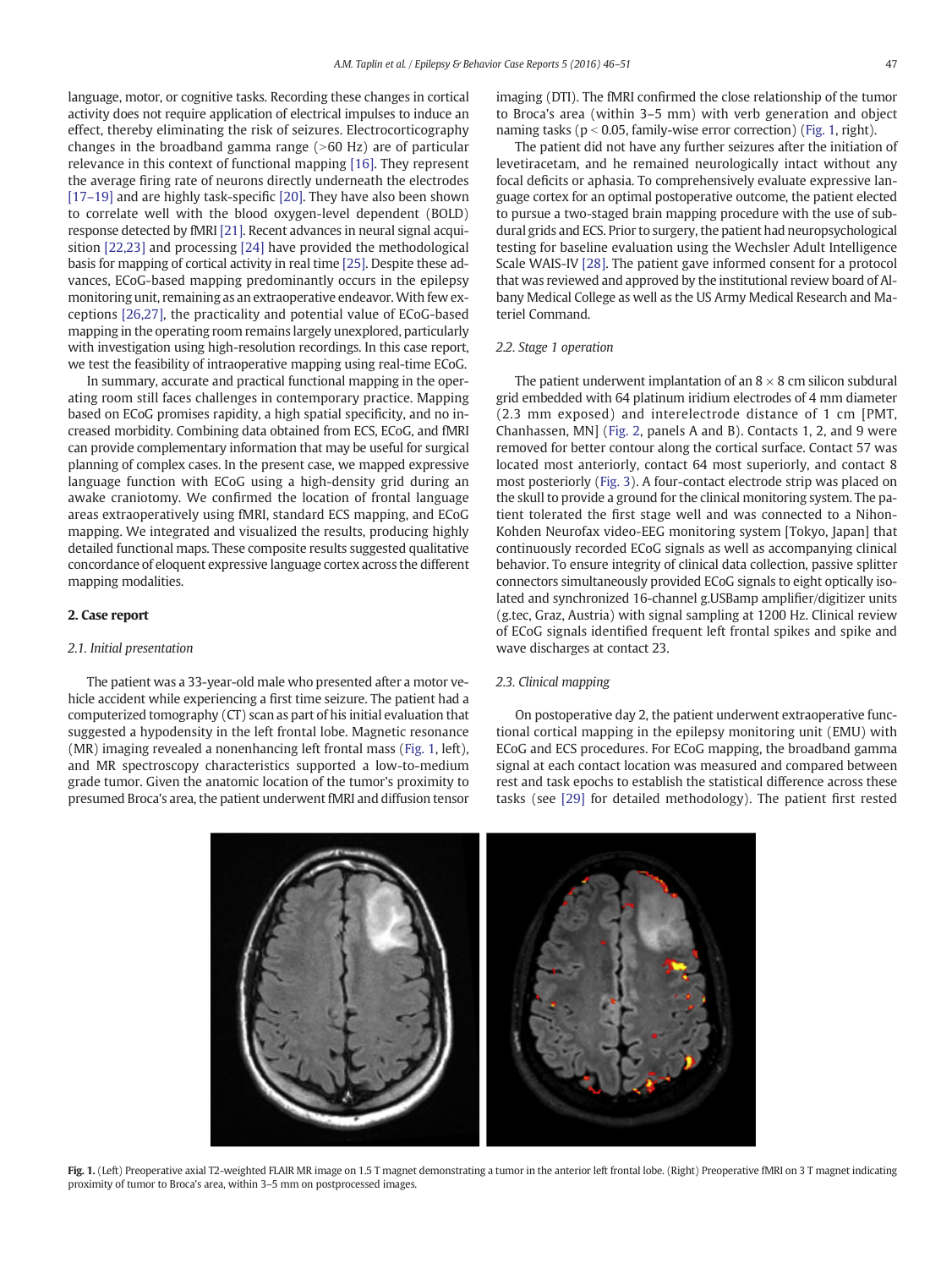<span id="page-2-0"></span>

Fig. 2. (A) Intraoperative photograph of left frontal lobe exposure with standard 64-contact subdural grid. (B) Example of subdural grid used during the case, courtesy of PMT Corporation. (C) Intraoperative photograph of high-density grid placed over eloquent cortex previously identified by the standard grid. (D) High-density 64-contact silicon grid used during the case.

quietly for six minutes to establish a model of baseline ECoG activity. The patient then performed several repetitive motor and language tasks as instructed by visual cues: 1) solve Rubik's cube, 2) shrug shoulders, 3) stick out tongue, 4) purse lips, 5) listen to a narrative, 6) generate verbs, and 7) imagine generating verbs. This ECoG paradigm identified electrode contacts 11 and 12 (Fig. 3) as expressive language nodes within a few minutes.

For the ECS procedure, we used a digital Grass S12X stimulator with built-in stimulus isolation and constant current circuitry [Grass Technologies, Warwick, RI] to stimulate pairs of electrodes using a pulse duration of 0.3 ms, variable frequencies between 20 and 50 Hz, current ranging from 1 to 15 mA, and train durations of 5 s. Bipolar and monopolar modalities were assessed with increasing current until



Fig. 3. Numbers represent electrode contacts of the standard subdural grid coverage. The tumor margins are displayed as light blue. Electrical stimulation of contacts 11 and 12 (dark blue) caused speech arrest in Broca's area. Electrical stimulation of contacts 23 and 41 (red) caused an electrographic seizure; contacts 1, 2 and 9 (light gray) were removed for better contour along the cortical surface.

after-discharges or a functional response was elicited, or the maximum amount of current was reached at 15 mA. Stimulation of contacts 11 and 12 with 10 mA at 20 Hz rendered complete speech arrest, indicating eloquence. These nodes were confirmed on four separate occasions throughout the procedure. Oral motor function was also identified. An electrographic seizure was elicited with stimulation of contacts 23 and 41 during mapping; the patient was treated with 2 mg IV lorazepam, 1000 mg IV levetiracetam, and 500 mg fosphenytoin. Further mapping was delayed for approximately 90 min due to the stimulus-induced seizure and subsequent postictal period.

# 2.4. Stage 2 operation

Five days after the initial subdural grid implantation, the patient returned to the operating room for the second stage. Once the previous craniotomy flap was reopened and the cortical surface was exposed with good hemostasis, the standard subdural grid was replaced with a high-density 64-contact silicon grid (PMT Corp., Chanhassen, MN), measuring  $2.5 \times 2.5$  cm embedded with platinum iridium electrodes of 2 mm diameter (1 mm exposed) and with an interelectrode distance of 3 mm (Fig. 2, panels C and D). To further refine the boundary of expressive language function, this high-density grid covered only the language cortex previously identified by extraoperative ECoG and ECS mapping. The patient was reversed from anesthesia for awake passive mapping. Within minutes, intraoperative ECoG mapping using verb generation and word repetition identified the most significant ECoG changes at locations corresponding to contacts 11 and 12 of the original standard subdural grid. These locations were outlined for preservation. The patient tolerated the procedure very well and was induced back under anesthesia for the remainder of the surgery.

### 2.5. Postoperative course

The patient experienced an excellent recovery and had very mild issues of transient confusion. Permanent pathology revealed focal anaplasia WHO III in the setting of diffuse fibrillary astrocytoma WHO II. The patient had adjuvant chemoradiation therapy. Postoperative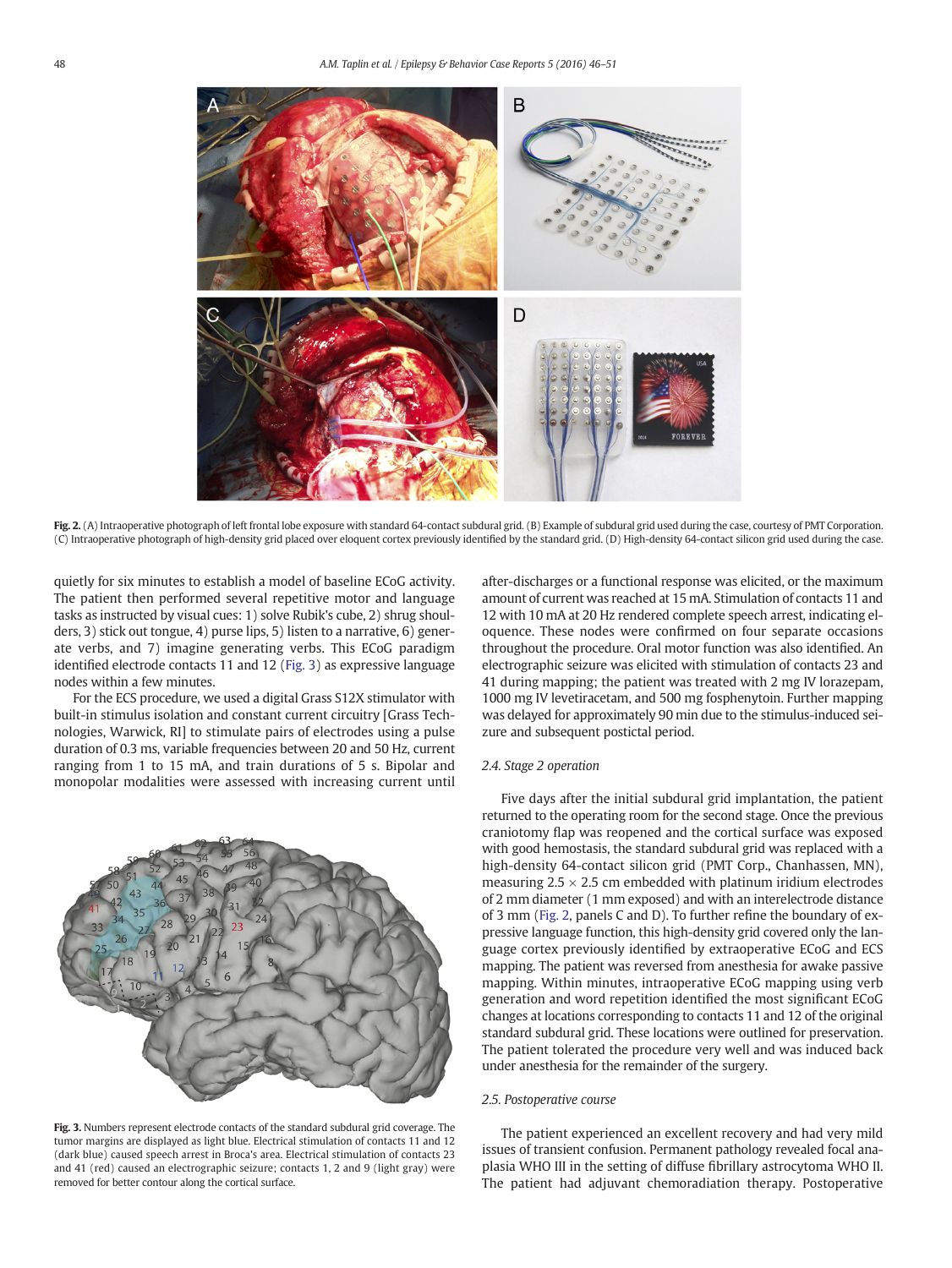neuropsychological testing (at 1 year) demonstrated a 28% decline in verbal fluency and a slight decrement in recent memory/new learning (although still within high average range). Surveillance imaging over 28 months has yet to demonstrate recurrence.

# 2.6. Coregistration of mapping techniques

The main results presented in this case report are the mapping results from fMRI, ECS, and extra- and intraoperative ECoG. They are summarized in Fig. 4. For fMRI data acquisition, preoperative scans were acquired on a Philips Ingenia 3 T scanner with an echo planar imaging (EPI) sequence (80 scans, acquisition voxel size 3 mm isotropic, repetition time (TR) 3 s, echo time (TE) 30 ms, flip angle 90°, field of view (FOV) 237 mm). Functional MRI data were preprocessed and analyzed using statistical parametric mapping software (SPM8, [http://www.](http://www.fil.ion.ucl.ac.uk/spm)fil. [ion.ucl.ac.uk/spm\)](http://www.fil.ion.ucl.ac.uk/spm). Images were realigned and coregistered with an anatomical scan using normalized mutual information [\[30\]](#page-5-0). Statistical analyses were performed on a single-subject basis, and therefore, no smoothing was applied. A general linear model was estimated with one regressor for verb generation (a 15 s box car for verb generation blocks convolved with a standard hemodynamic response function); data were corrected for low frequency drifts by a 128 s high pass filter and corrected for serial correlations with a first-order autoregressive model. Functional MRI results were rendered on the surface of the cortex (Fig. 4, left) in similar manner as before [\[21,31\]](#page-5-0), plotting any activation up to 8 mm below the surface. Functional MRI activity was plotted with a threshold of  $t(150) > 5.51$ ,  $p_{FWEcorrected} < 0.05$ .

We created a three-dimensional patient-specific cortical surface brain model by submitting the preoperative high resolution MRI scans to Freesurfer [\(http://surfer.nmr.mgh.harvard.edu\)](http://surfer.nmr.mgh.harvard.edu). We identified the stereotactic coordinates of the standard subdural grid using SPM8 software (http://www.fi[l.ion.ucl.ac.uk/spm/](http://www.fil.ion.ucl.ac.uk/spm/)) and custom MATLAB scripts (The MathWorks Inc., Natick, MA), which coregistered the MRI scans with the postoperative CT scans. The high-density subdural grid contacts were coregistered with those of the standard subdural grid using scalp fiducial markers, an intraoperative neuronavigation system (BrainLab AG, Feldkirchen, Germany), and novel custom software [\[32\].](#page-5-0) The electrode locations were then projected onto a three-dimensional brain model and custom NeuralAct [\[33\]](#page-5-0) software (Fig. 4, right) to render activation maps of corresponding ECoG activity.

### 3. Discussion

This case report represents the first application of high-resolution ECoG-based mapping in the operating room and demonstrates one of the most comprehensive examples of multimodal functional mapping to date. We mapped expressive language function in a patient using four different modalities: ECS, extraoperative ECoG, intraoperative ECoG, and fMRI. Recent technological advances enabled us to combine the results into an informative display that facilitated comparison across modalities. This comparison suggested qualitatively concordant functional language maps. In particular, ECS and extraoperative ECoG delineated identical critical language nodes using a standardized grid coordinate system. The same locations were confirmed with intraoperative high-resolution ECoG. Thus, our results highlight the value of passive ECoG-based mapping in the extraoperative as well as the intraoperative environment.

Electrical cortical stimulation currently represents the "gold standard" for functional cortical mapping even in the absence of standardization and validation by randomized controlled trials. Given the recent technological advances, ECoG-based mapping offers the potential for similar precision but with a greater safety profile, better patient



Fig. 4. (Top left) Functional MRI showing increased BOLD activity (shown in yellow and orange) in Broca's area, as well as auditory/Wernicke's area, precentral gyrus, supplementary motor/premotor cortex and prefrontal cortex. ECS (white circles) caused speech arrest in Broca's area, adjacent to increased BOLD activity. (Top right) Small black dots represent electrode contacts of the standard extraoperative subdural grid. Results from extraoperative ECoG-based functional mapping (shown in green) demonstrated increased activity in Broca's area, precentral gyrus, supplementary motor/premotor cortex and postcentral gyrus. (Bottom) Results from intraoperative ECoG-based mapping are shown in red. The diameter of each circle is proportional to the activity under the corresponding electrode contact. The largest circles identify locations that are qualitatively concordant with those from extraoperative ECoG-based and ECS mapping.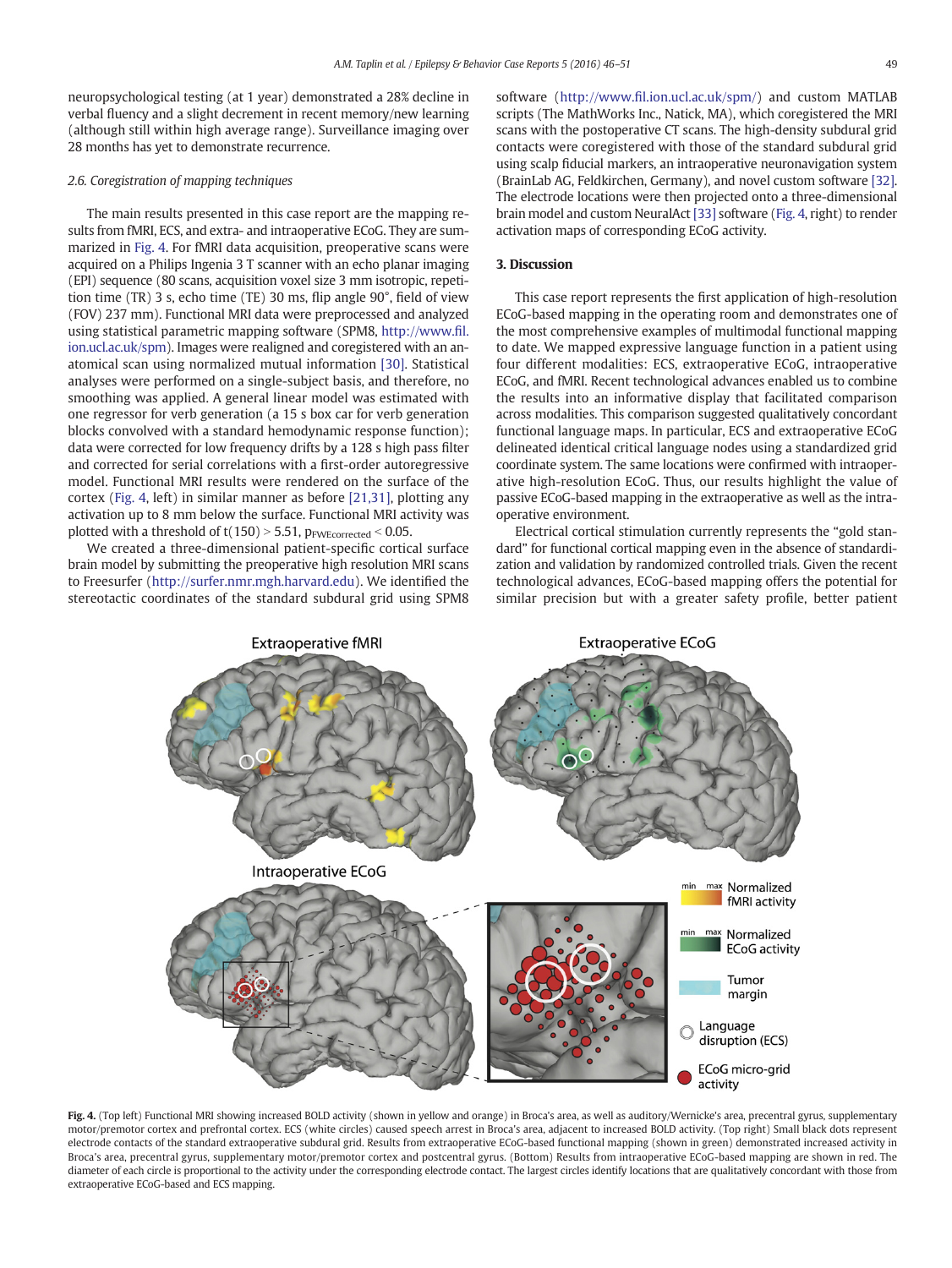<span id="page-4-0"></span>tolerability, and faster data acquisition time. Several studies have compared the mapping results of ECoG with those of ECS, reporting sensitivities ranging from 0.43–1.0 and specificities of 0.72–0.94 for sensorimotor mapping [4,5,16,29,34,35]. However, evidence for concordance of ECoG with ECS for language mapping is relatively sparse. In their 2005 study of 13 patients, Sinai et al. reported a sensitivity of 38% and specificity of 78% for language mapping [\[35\]](#page-5-0). Miller et al. [\[36\]](#page-5-0) applied extraoperative ECoG in 7 patients to elucidate cortical areas for expressive and receptive language. They reported a sensitivity of 89% and specificity of 66% for a noun-reading task and a sensitivity of 74% and specificity of 48% for a verb generation task when compared with ECS. A case report of a 13-year-old patient with intractable epilepsy yielded sensitivity of 75% and 90% when using the 'next-neighbor' hypothesis for ECoG compared with ECS mapping for language function [\[37\]](#page-5-0). Case reports in the intraoperative environment [\[26,27\]](#page-5-0) have provided qualitative concordance between ECoG and ECS data, suggesting that ECoG can facilitate more efficient ECS interrogation. Our case reinforces the practical advantage of ECoG for language mapping.

Comparing the concordance of ECS and ECoG proves difficult given the fundamental differences in the approach of lesion-based mapping versus physiologic-based mapping. Electrical cortical stimulation "actively" disrupts cortical networks critical for a particular function and only identifies those subsets of task-related cortical networks whose lesion produces the most severe functional deficits, whereas ECoG "passively" highlights all cortical networks involved with a particular task [\[38\]](#page-5-0). Another complicating factor arises from the comparison of a single  $ECoG(+)$  site that exhibits a signal change in broadband gamma to an  $ECS(+)$  site that is derived from pairwise electrical stimulation. Ultimately, the most important aspect is the relative clinical utility of each method. Establishing clinical utility requires standardized preoperative and postoperative assessments in a large number of patients. For ECoG, such larger assessments do not yet exist.

Electrical cortical stimulation and ECoG each have important limitations for clinical application. Both modalities currently require awake craniotomies or staged procedures and depend entirely on patient comfort and compliance. Staged procedures carry significant financial burden as well as stress associated with a prolonged hospitalization in an unfamiliar environment. The risk of infection increases with implanted materials and duration of implantation. Patients assume all the surgical risks of a second operation. The physical mapping with ECS is time and labor intensive for the clinician and the patient. The appropriate stimulation energy must be determined and then applied to each single grid contact in an organized method. Electrical stimulation can cause pain from activation of dural nociceptive afferents and general cephalalgia [\[38\].](#page-5-0) Electrical cortical stimulation can produce after-discharges that may summate into seizures with subsequent postictal periods that can further delay mapping. Finally, ECS may produce inhibitory responses that cannot readily be observed and may have variable propagation of stimulation current due to individual anatomy and procedural differences [\[29,39\]](#page-5-0). In our case, the patient did have a seizure that prolonged the mapping time by 1.5 h, increasing total mapping duration to 4.5 h. Passively recorded ECoG incurs less risk of cephalalgia, reduces the risk for iatrogenic seizures, and has dramatically shortened mapping time since it can evaluate cortical activity from all electrodes simultaneously.

As with ECS and ECoG, the concordance between ECS and fMRI varies, with reported sensitivity and specificity measurements for language mapping varying between 59%–100% and 53%–97%, respectively [\[40](#page-5-0)–45]. Our case report demonstrated strong concordance between fMRI, ECoG, and ECS for the language sites identified on the pars opercularis but not as well for the language sites on the pars triangularis. Multiple issues can influence this mismatch on the pars triangularis. First, we used a conservative fMRI threshold, and only the most robust sites reached this threshold in the analysis (see Supplementary Fig. 1 that demonstrates BOLD activation in the pars triangularis when a lower threshold is used). Second, blood flow artifacts can obscure the fMRI signal, making it more difficult to measure in certain regions compared with others [\[14,15\].](#page-5-0) Lastly, previous fMRI studies often used a battery of language tasks to localize language areas [\[46\]](#page-5-0), whereas we only evaluated verb generation and word repetition. A more comprehensive battery across modalities may provide better-matched results.

To our knowledge, this is the first instance of using a high-density subdural grid in the intraoperative environment for language mapping. With its superior spatial resolution, we were able to create a highly refined boundary between the tumor and expressive language cortex. These results are encouraging, but important questions are not yet resolved. How does this improved spatial resolution translate into improved patient outcomes? What is the optimal electrode diameter size and interelectrode distance for best spatial resolution that will provide nonredundant recordings [47–[49\]?](#page-5-0) At what point will the spatial resolution of high-density subdural grids exceed the operative resolution of neurosurgery with available techniques?

Even with mapping of Broca's area and the specific language nodes, our patient still suffered a 28% decline in verbal fluency at one year. Can we attribute this decline in verbal fluency as a postoperative deficit (as seen in 3–13% of patients with brain tumor who undergo surgery [50–[52\]\)](#page-5-0) or to that of radiation necrosis potentiated by chemotherapy (that afflicts 2.5–5% of patients [\[53\]](#page-5-0))? Our patient had undergone formal neuropsychiatric evaluation. Functional limitations or clinical observations (as used in some other studies) would likely have missed these subtle changes.

Functional language mapping during an awake craniotomy remains a challenge. Here, we demonstrate that functional mapping with highresolution electrocorticography can readily be performed in the intraoperative environment and that its results appear qualitatively concordant with ECS. At this juncture, there is no universal standard of care for functional language mapping. Taking into account the unique strengths and limitations of each modality, no one technique is clearly superior to the others. The rate of investigation into various modalities for functional brain mapping is at its zenith, with the impetus to improve clinical outcomes for patients with epilepsy, tumors, or vascular malformations.

Supplementary data to this article can be found online at [http://dx.](http://dx.doi.org/10.1016/j.ebcr.2016.03.003) [doi.org/10.1016/j.ebcr.2016.03.003.](http://dx.doi.org/10.1016/j.ebcr.2016.03.003)

#### Acknowledgments

The authors would like to thank Phil Schrom from PMT and Dr. Günter Edlinger from g.tec for their valuable support during the development of the high-density grid. This work was supported by the NIH (EB006356 (GS), EB00856 (GS), EB018783 (GS) and T32-EY20485 (DH)), the US Army Research Office (W911NF-07-1-0415 (GS), W911NF-08-1-0216 (GS) and W911NF-14-1-0440 (GS)) and Fondazione Neurone.

#### **Disclosure**

The authors report no conflict of interest concerning the materials or methods used in this study or the findings specified in this paper.

## References

- [1] [Ojemann GA. Cortical organization of language. J Neurosci 1991;11\(8\):2281](http://refhub.elsevier.com/S2213-3232(16)30009-3/rf0005)–7.
- [2] Penfi[eld W, Boldrey E. Somatic motor and sensory representation in the cerebral](http://refhub.elsevier.com/S2213-3232(16)30009-3/rf0010)
- [cortex of man as studied by electrical stimulation. Brain 1937;60\(4\):389](http://refhub.elsevier.com/S2213-3232(16)30009-3/rf0010)–443. [3] [Chakraborty A, McEvoy AW. Presurgical functional mapping with functional MRI.](http://refhub.elsevier.com/S2213-3232(16)30009-3/rf0015) [Curr Opin Neurol 2008;21\(4\):446](http://refhub.elsevier.com/S2213-3232(16)30009-3/rf0015)–51.
- [4] [Crone NE, Miglioretti DL, Gordon B, Sieracki JM, Wilson MT, Uematsu S, et al. Func](http://refhub.elsevier.com/S2213-3232(16)30009-3/rf0020)[tional mapping of human sensorimotor cortex with electrocorticographic spectral](http://refhub.elsevier.com/S2213-3232(16)30009-3/rf0020) [analysis. I. Alpha and beta event-related desynchronization. Brain 1998;121\(Pt 12\):](http://refhub.elsevier.com/S2213-3232(16)30009-3/rf0020) [2271](http://refhub.elsevier.com/S2213-3232(16)30009-3/rf0020)–99.
- [5] [Leuthardt EC, Miller K, Anderson NR, Schalk G, Dowling J, Miller J, et al.](http://refhub.elsevier.com/S2213-3232(16)30009-3/rf0025) [Electrocorticographic frequency alteration mapping: a clinical technique for map](http://refhub.elsevier.com/S2213-3232(16)30009-3/rf0025)[ping the motor cortex. Neurosurgery 2007;60\(4 Suppl 2\):260](http://refhub.elsevier.com/S2213-3232(16)30009-3/rf0025)–70 [discussion 70-1].
- [6] [Miller KJ, Leuthardt EC, Schalk G, Rao RP, Anderson NR, Moran DW, et al. Spectral](http://refhub.elsevier.com/S2213-3232(16)30009-3/rf0030) [changes in cortical surface potentials during motor movement. J Neurosci 2007;](http://refhub.elsevier.com/S2213-3232(16)30009-3/rf0030) [27\(9\):2424](http://refhub.elsevier.com/S2213-3232(16)30009-3/rf0030)–32.